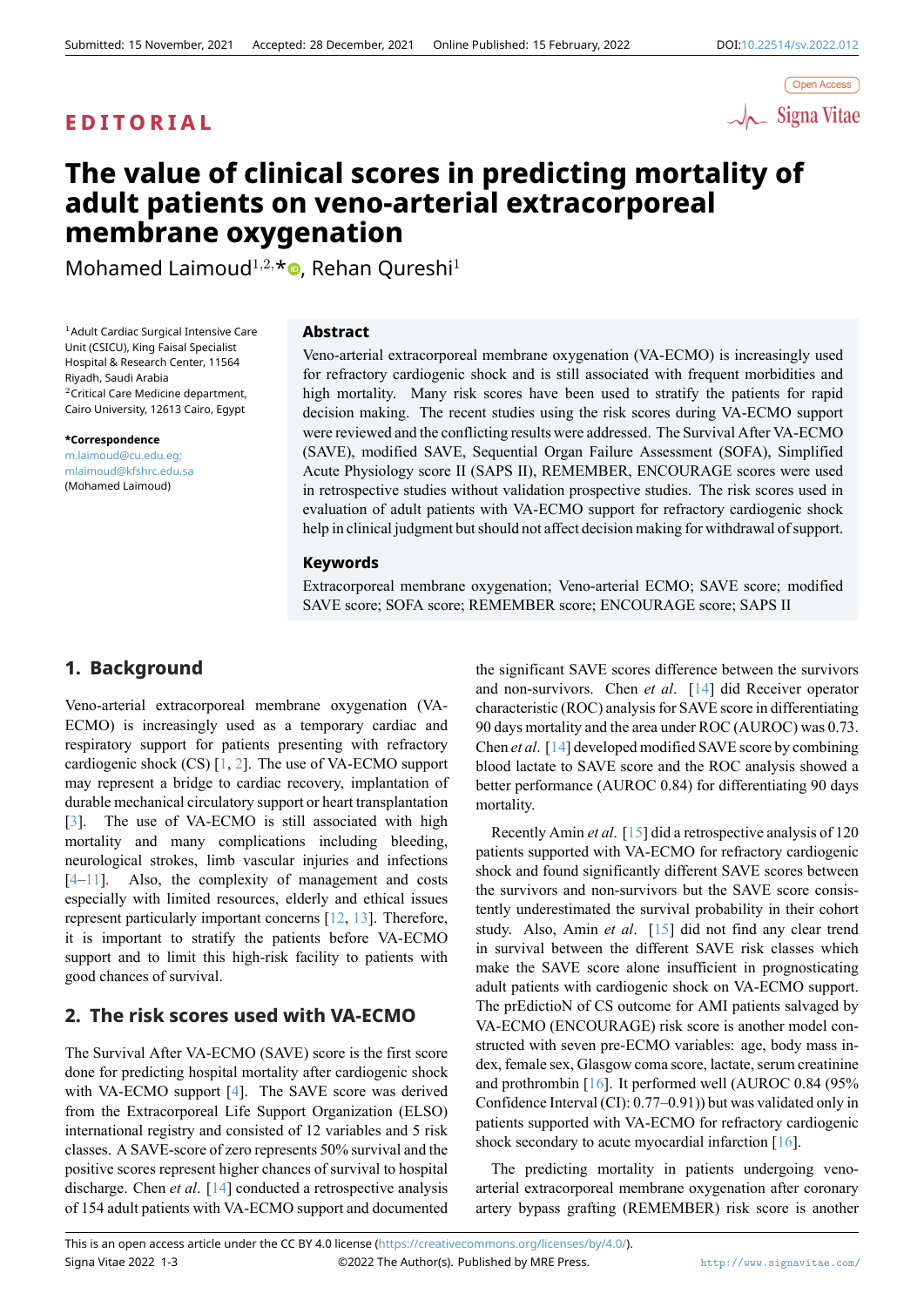model constructed from six pre-ECMO variables: older age, serum creatinine *>*150 umol/L, left main coronary artery disease, inotropic score *>*75, platelet count *<*100 *<sup>×</sup>* <sup>10</sup><sup>9</sup> /L, CK-MB *>*130 IU/L [17]. The REMEMBER score was constructed from retrospective analysis of 166 patients supported with VA-ECMO after coronary artery bypass grafting (CABG) and was validated (AUROC 0.85 (0.79–0.91)) only after CABG [17].

The Sequential Organ Failure Assessment (SOFA) score is a simple model used for assessment of organs dysfunction in various categories of critically ill patients [18]. There were conflicting results about using [SO](#page-2-4)FA score in assessment of VA-ECMO patients. It showed a lesser performance when compared to SAVE and modified SAVE scores, but it was calculated only once without follow up asses[sme](#page-2-5)nt [4, 14]. Recently, SOFA score was used for assessment of adult patients during first 5 days of VA-ECMO support in a retrospective analysis of 106 patients and an increasing trend was linked to hospital mortality [7]. Another recent retrospective [a](#page-1-3)[naly](#page-2-1)sis of 103 patients showed a deficient performance of SOFA score and adding right ventricle function to SOFA score to get SOFA-RV score had a better predictivity of hospital mortality than SOFA score alone [\[1](#page-2-6)9].

The Simplified Acute Physiology Score II (SAPS II) is a simple score including clinical and laboratory variables. It was used to assess VA-ECMO treated patients with variable reports [20, 21]. [Lee](#page-2-7) *et al*. [20] conducted a retrospective analysis of 135 patients with VA-ECMO and used pre-ECMO variables to calculate SAPS II and SOFA score. Lee *et al*. [20] reported the worse SAPS II and admission SOFA scores in the non-sur[vivo](#page-2-8)[rs'](#page-2-9) groups with a [bett](#page-2-8)er performance of SAPS II compared to SOFA. Fisser *et al*. [21] used different scores including SOFA, SAPS II, SAVE and modified SAVE sc[ores](#page-2-8) in retrospective analysis of 300 VA-ECMO treated patients and reported different performances of the scores with best AUROC for SAPS II.

From all these studies, we can find different performances of the risk scores which may result from the heterogeneity of the etiology of cardiogenic shock in the different studies. Also, the different management protocols of ECMO support regarding mechanical ventilation, anticoagulation, cannulation and weaning interfere with patients' course and survival among different ECMO centers. Moreover, Barbaro *et al*. [22] retrospectively analyzed data from 290 ECMO centers and reported a volume-outcome relationship in ECMO centers with lower annual mortality rates in high volume ECMO centers. Adult patients treated with ECMO at high-volume (*>*30 c[ases](#page-2-10) per year) centers had a significantly reduced mortality (adjusted Odds Ratio (OR) 0.61; 95% CI 0.46–0.80) compared to those treated at low-volume (*<*6 cases per year) centers [22]. Finally, all these scores were calculated in retrospective studies including patients with distinctive characteristics and variable clinical indications for VA-ECMO support without large prospective validation studies. So, these scores should no[t re](#page-2-10)place the clinical judgment or affect decision making regarding further management or withdrawal of support. Moreover, the current ELSO guidelines for cardiogenic shock management do not include use of any score [23].

# **3. Conclusion**

The risk scores used in evaluation of adult patients with VA-ECMO support for refractory cardiogenic shock help in clinical judgment but should not affect decision making for withdrawal of support.

## **ABBREVIATIONS**

AUROC, Area Under Receiver operator characteristic; CS, Cardiogenic shock; CI, Confidence Interval; ELSO, Extracorporeal Life Support Organization; ENCOURAGE score, prEdictioN of CS outcome for AMI patients salvaged by VA-ECMO score; OR, Odds Ratio; ROC, Receiver operator characteristic; SAVE score, Survival After VA ECMO score; SAPS II, Simplified Acute Physiology score II; SOFA score, Sequential Organ Failure Assessment score; VA-ECMO, Veno-Arterial Extracorporeal Membrane Oxygenation.

#### **AUTHOR CONTRIBUTIONS**

ML and RQ wrote and approved this article.

# **ETHICS APPROVAL AND CONSENT TO PARTICIPATE**

Not applicable.

### **ACKNOWLEDGMENT**

The authors thank King Faisal Heart Center staff for their efforts in managing VA-ECMO patients.

# **FUNDING**

This research received no external funding.

## **CONFLICT OF INTEREST**

The authors declare no conflict of interest.

#### **REFERENCES**

- **[1]** Pellegrino V, Hockings LE, Davies A. Veno-arterial extracorporeal membrane oxygenation for adult cardiovascular failure. Current Opinion in Critical Care. 2014; 20: 484–492.
- **[2]** Lafç G, Budak AB, Yener AÜ, Cicek OF. Use of extracorporeal membrane oxygenation in adults. Heart, Lung and Circulation. 2014; 23: 10–23.
- <span id="page-1-1"></span><span id="page-1-0"></span>**[3]** Barge-Caballero E, Almenar-Bonet L, Gonzalez-Vilchez F, Lambert-Rodríguez JL, González-Costello J, Segovia-Cubero J, *et al*. Clinical outcomes of temporary mechanical circulatory support as a direct bridge to heart transplantation: a nationwide Spanish registry. European Journal of Heart Failure. 2018; 20: 178–186.
- <span id="page-1-2"></span>**[4]** Schmidt M, Burrell A, Roberts L, Bailey M, Sheldrake J, Rycus PT, *et al*. Predicting survival after ECMO for refractory cardiogenic shock: the survival after veno-arterial-ECMO (SAVE)-score. European Heart Journal. 2015; 36: 2246–2256.
- <span id="page-1-3"></span>**[5]** Laimoud M, Alanazi M, Qureshi R. Hospital outcomes after emergent peripheral veno-arterial extracorporeal membrane oxygenation in adult